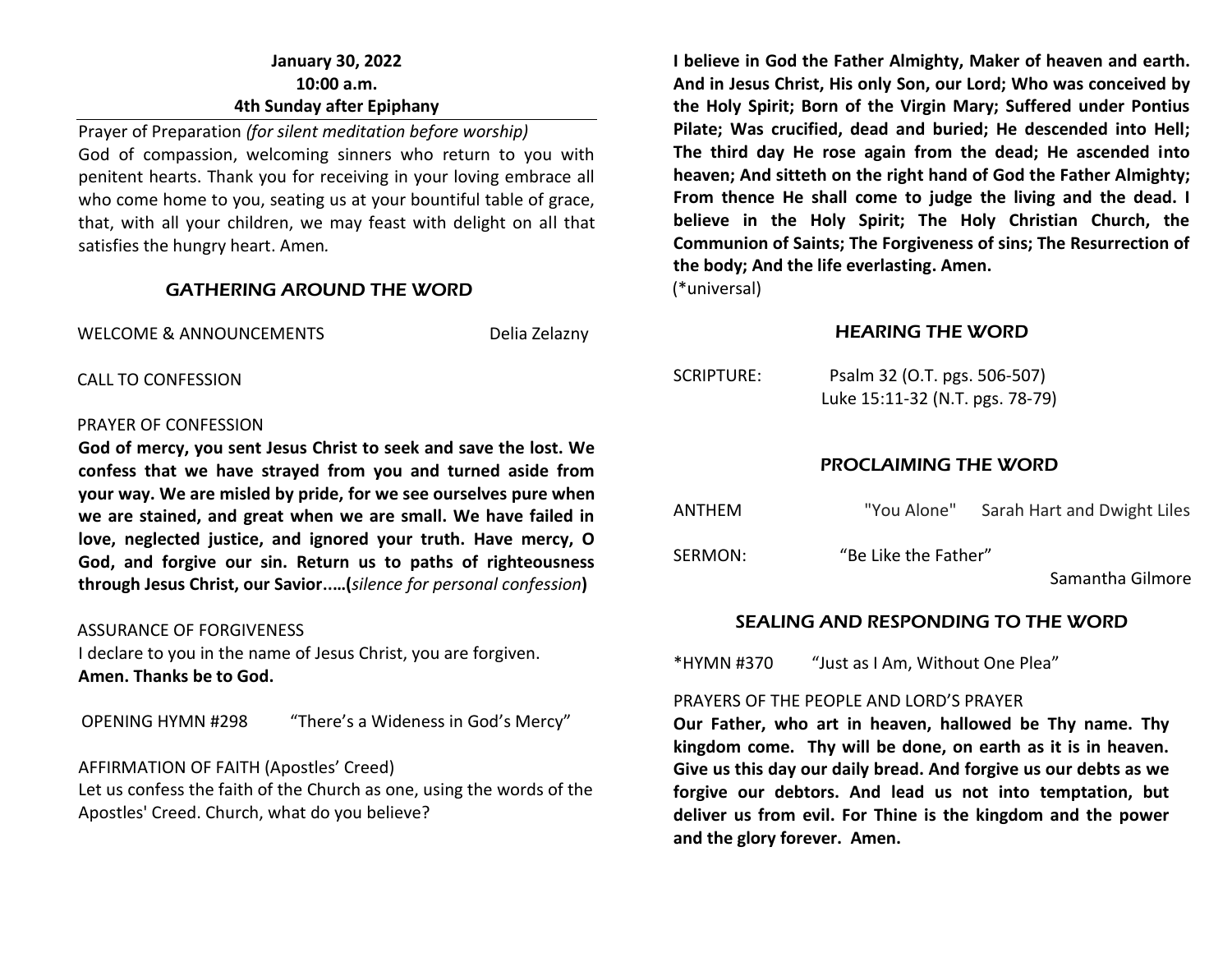## CARRYING THE WORD TO THE WORLD

\*CLOSING HYMN #171 "The King of Love My Shepherd Is"

INVITATION TO TITHES AND OFFERINGS & PRAYER OF DEDICATION

\*BENEDICTION

POSTLUDE "With One Voice" Ricky Manalo

\*Please stand if able

#### *Samantha Gilmore Bio:*

Samantha Gilmore is a Ph.D. candidate in homiletics (the study of preaching) at Princeton Theological Seminary, where she also received her M.Div./M.A. She is passionate about preaching and teaching preaching and thanks God that she gets to do both! Originally from Seattle, she loves coffee and the sound of rain on rooftops. When she's not studying, she can be found running or taking walks with her husband Lance and their dog, Driscoll, preferably with coffee in hand!

## **CALL FOR CONGREGATION / CORPORATION MEETING**

BY ORDER OF THE SESSION OF THE FIRST PRESBYTERIAN CHURCH OF AVENEL, NEW JERSEY, THE SEMI-ANNUAL MEETING OF THE CONGREGATION/CORPORATION WILL BE HELD ON **SUNDAY, FEBRUARY 13, 2022** *IMMEDIATELY FOLLOWING THE WORSHIP SERVICE.* THE PURPOSE OF THE MEETING IS TO REVIEW THE ANNUAL REPORT FOR 2021 AND TO CONDUCT ANY OTHER BUSINESS THAT MAY BE PROPERLY BROUGHT TO THE ATTENTION OF THE CONGREGATION

First Presbyterian Church of Avenel 621 East Woodbridge Avenue Avenel, NJ 07001 January 30, 2022



 $\mathbb{R}^n$  Se Like the Father" Samantha Gilmore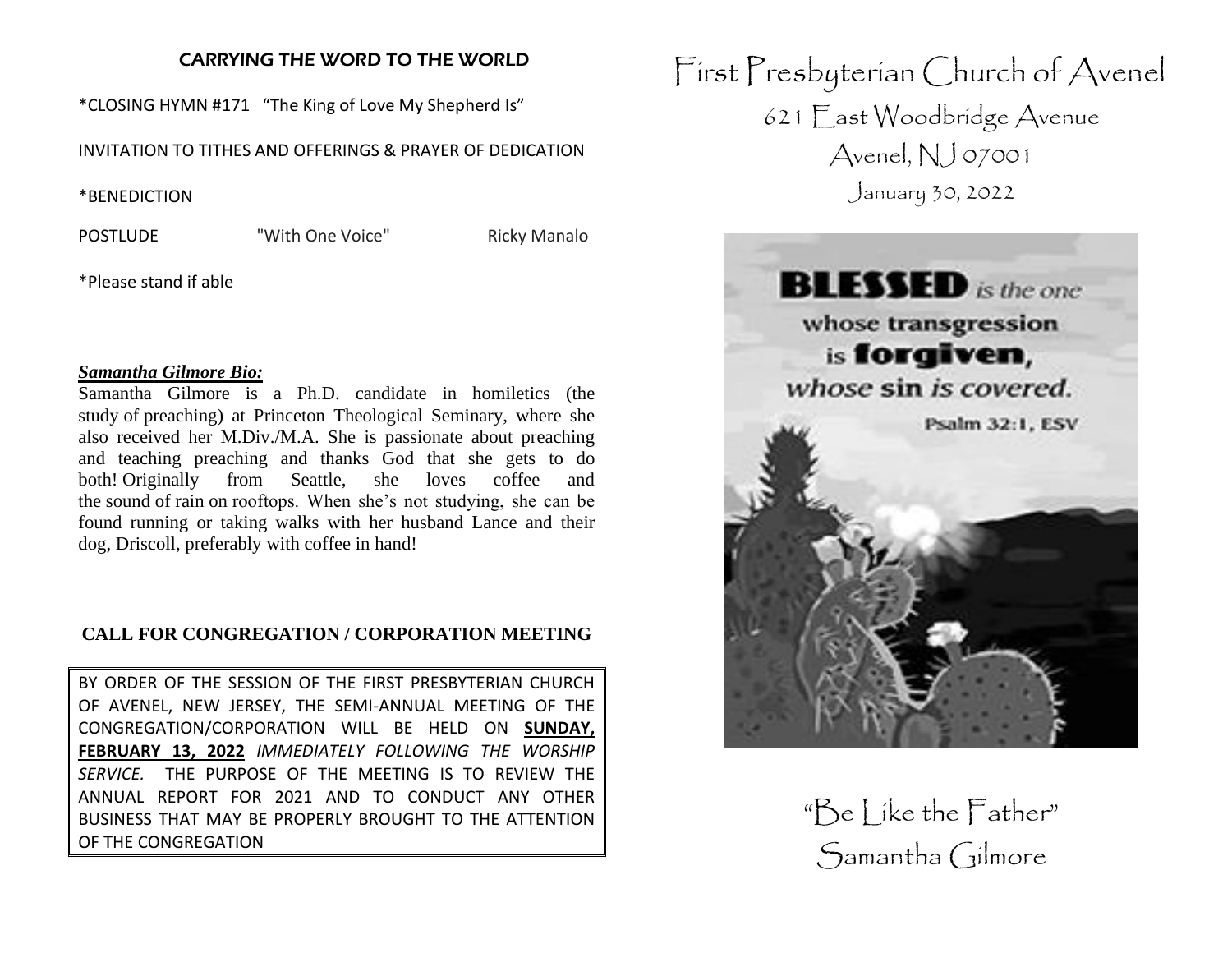### **Prayers for those with long-term concerns**

We ask that these friends have God in their lives, that they and their families feel His loving presence, and comfort during their continued struggles. Updates will be printed as available.

Jennifer Perez – RSD/CRPS, & gastroparesis Maria - a friend of the Knotts and Haggerty families; she is in an acute care facility for traumatic brain injury.

#### **Friends and Loved Ones in the Service and their Families**

#### **STATESIDE**

Robert L. Gillis – invasive cardiovascular technologist in the US Navy and stationed at Walter Reed Medical Center in Washington DC, grandson of Barbara & Bill Morgan.

Lauren Hansen-Salmond – 1<sup>st</sup> LT, – Stephanie & Charlie Kurowsky's niece

Jeffrey Hansen – 1<sup>st</sup> LT, – Stephanie & Charlie Kurowsky's nephew

Daniel Hedner – Carolyn & Jake Stockl's nephew

Steven Stockl – Carolyn & Jake Stockl's nephew

Amy Updike

Rob – serving in the U.S. Navy, San Diego, CA. - Lynn & Wayne Dubin's son.

Anthony Service – U.S. Air Force, in San Antonio.

\_\_\_\_\_\_\_\_\_\_\_\_\_\_\_\_\_\_\_\_\_\_\_\_\_\_\_\_\_\_\_\_\_\_\_\_\_\_

## **OVERSEAS**

The children and youth in our congregation and our youth ministry Racial equality reconciliation in Woodbridge Township and our nation. Our ministry partners –

 Boys Town Camp Johnsonburg Christian Appalachian Project, Kentucky Elijah's Promise, New Jersey Elizabeth Port Presbyterian Church Children's Center, NJ International Justice Mission, Washington DC Mr. Matt Barany Jr., who serves with Second Level Ministry Reliant Redemption Church, Pennsylvania Navajo Ministries Salvation Army of Perth Amboy, NJ Saint Jude's Children's Hospital of Memphis, Tennessee Walter Hoving Home World Vision

# *Prayer Concerns and Praises January 30, 2022*

*The Prayer Chain -* provides immediate prayer for *critical and emergency situations*. All other needs will be taken care of through the prayer list. To place someone on the prayer chain call Millie Knotts at 732-382-9391.

*The Prayer List -* provides opportunities to share prayer within our church family. Prayer requests will be published for up to 6 weeks unless updated. To add someone to this list call the church office at 732-634-1631.

(*Note: Please be sure the person you are adding to this list has given his or her permission to do so).*

"And pray in the Spirit on all occasions with all kinds of prayers and requests. With this in mind, be alert and always keep on praying for all the Lord's people" Ephesians 6:18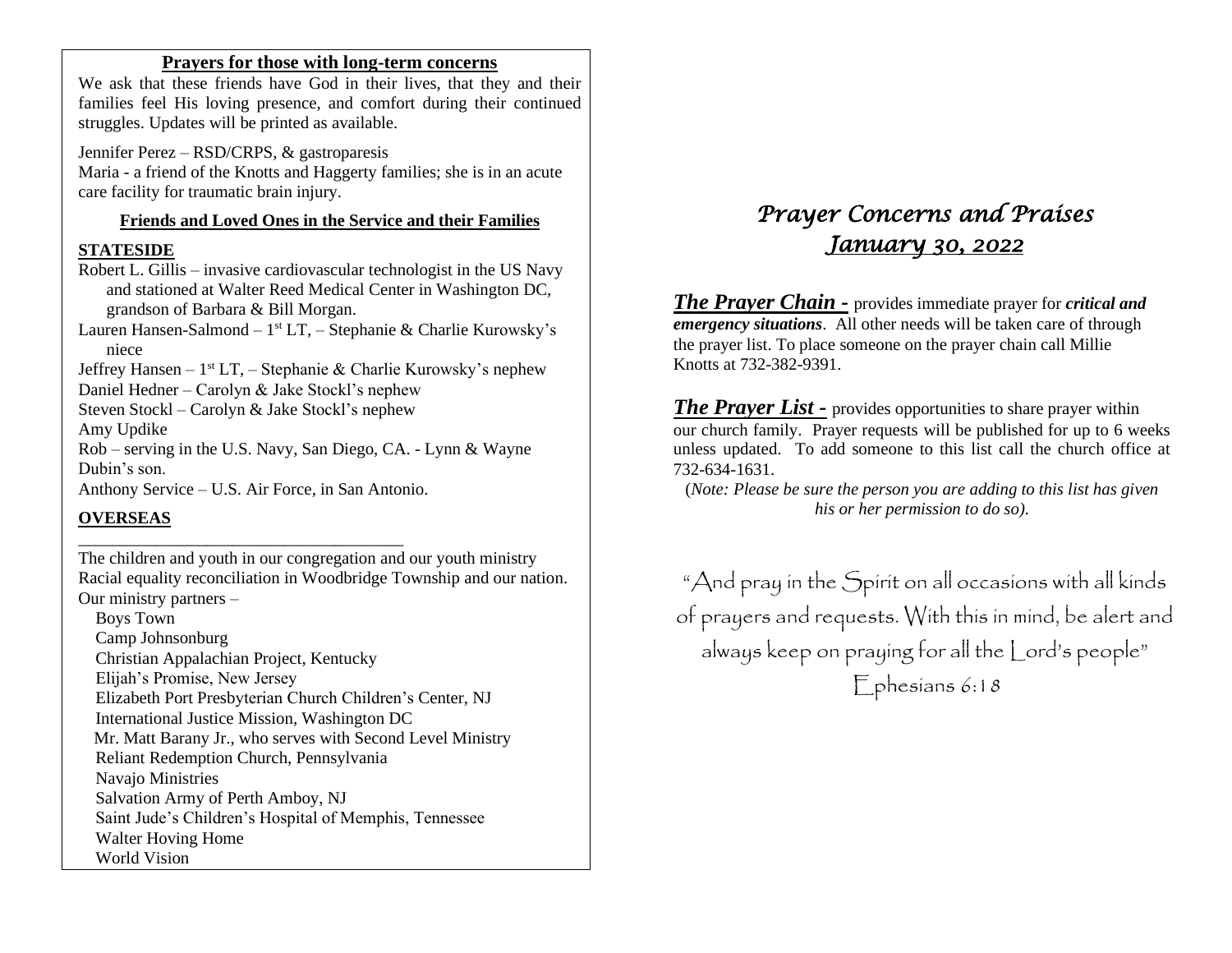*New Joys and Concerns*

## *2 nd Week*

Please pray for successful recovery for Carolyn Stockl who was diagnosed with breast cancer.

## *3 rd Week*

Please pray for Vilma Ambis who was admitted to Brighton Gardens located in Edison on Tuesday, January 11, 2022.

*4 th Week*

*5 th Week*

*6 th Week* 

*Prayers and Sympathies*

*SHUT-INS*

*Please continue to keep in your prayers those members who are unable to join us for worship on Sundays.* 

> **Health and Healing** *Carol Palmer and Jen Perez*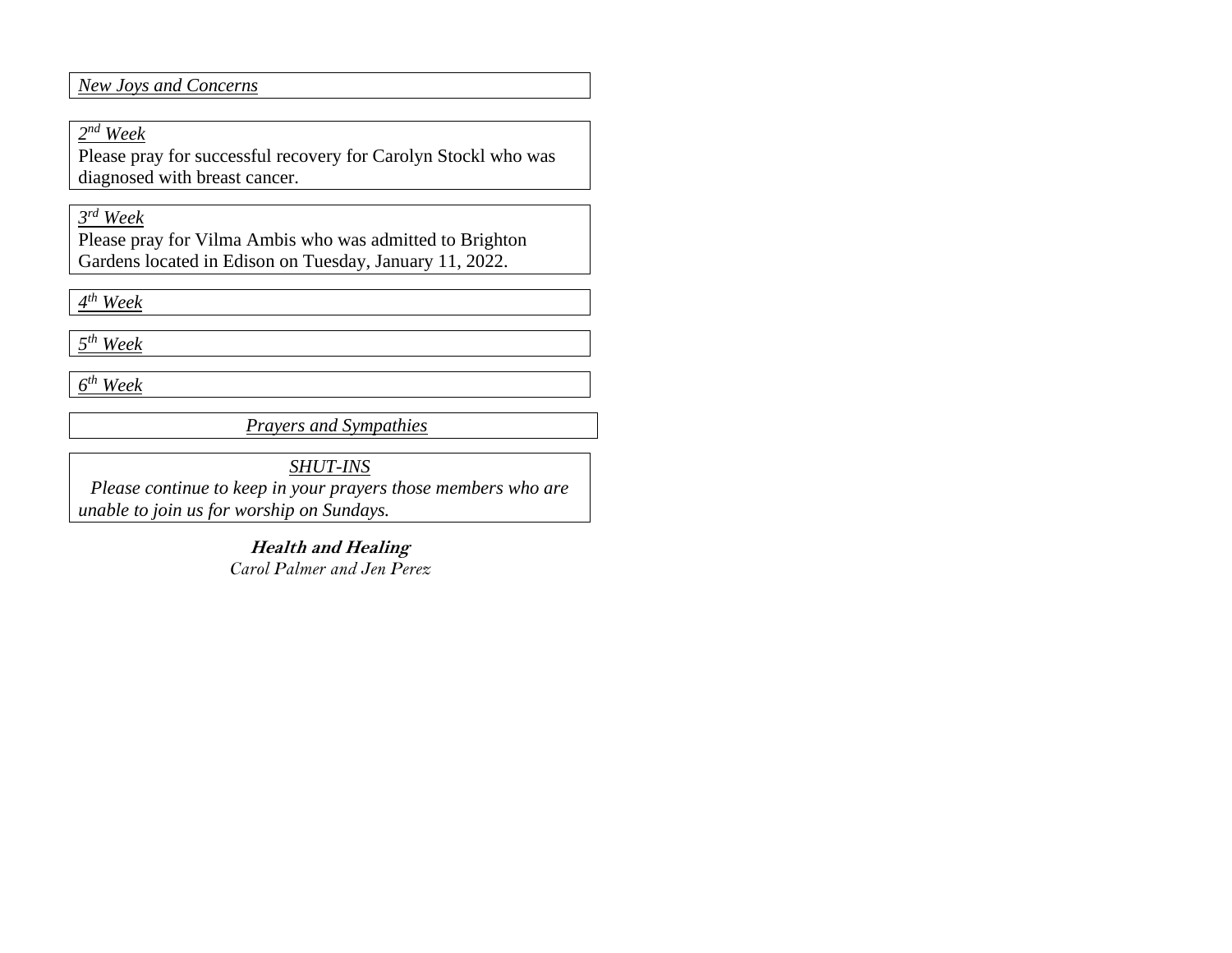*The mission of First Presbyterian Church is to grow in Christ and make Him known. This is based on John 15:5: "Yes, I am the vine; you are the branches, apart from me you can do nothing." The Holy Spirit strengthens us to:* 

- *1. Connect to the vine,*
- *2. Grow to maturity,*
- *3. Share the fruit*

## **STEWARDSHIP 2021**

In an effort to help our congregation track our annual budget as it compares to giving, the Session has decided to include a brief monthly report. We are a 501(c)(3) not-for-profit organization, and are completely dependent upon tithes, offerings, and donations to fulfill our budgeted expenses.

**General Fund Balance Net for the month YTD** 12/31/2021 \$ 76,156.39

**CHURCH PROPERTY STEWARDS NEEDED (for pay) –** When we rent church property such as the gym (Westminster Hall) or Jacob Morgan Hall, a church member must be present on site. Stewards open/close the building and oversee good property stewardship. For their service, stewards are paid \$12/hour (by renters). If you are able to serve in this way (occasionally or regularly), or have questions or would like more information, please call the church office from 8:30 a.m. to 1:30 p.m., Tuesday through Friday.

**Per Capita Amount has been changed from \$45.00 to \$40.00**

## **WELCOME TO WORSHIP THIS MORNING. WE'RE GLAD YOU'RE HERE! WE BELIEVE YOU ARE HERE FOR A DIVINE PURPOSE. LET US KNOW HOW WE CAN SERVE YOU TODAY!**

# **THIS WEEK IN OUR CHURCH**

# **SUNDAY, January 30, 2022**

 9:00 a.m. Sunday School – SSO 10:00 a.m. Worship Service (Guest Preacher–Samantha Gilmore) Live Stream-Facebook

# **MONDAY, January 31, 2022**

# **TUESDAY, February 1, 2022**

 7:00 p.m. Worship Committee Mtg – CO 7:30 p.m. CE Mtg  $-$  SSO

# **WEDNESDAY, February 2, 2022**

2:00 p.m. Mission/Outreach Mtg – CO

# **THURSDAY, February 3, 2022**

 8:00 p.m. Prayer Gathering – Dial In (425) 436-6302 then enter code 773724#.

# **FRIDAY, February 4, 2022**

# **SATURDAY, February 5, 2022**

# **SUNDAY, February 6, 2022**

- 9:00 a.m. Sunday School SSO
- 10:00 a.m. Worship Service (Guest Preacher–Rev. Janet Pederson) Live Stream-Facebook
- 6:00 p.m. Youth Group CE Bldg

**CHURCH OFFICE HOURS:** Tuesday through Friday, 8:30 a.m. – 1:30 p.m.